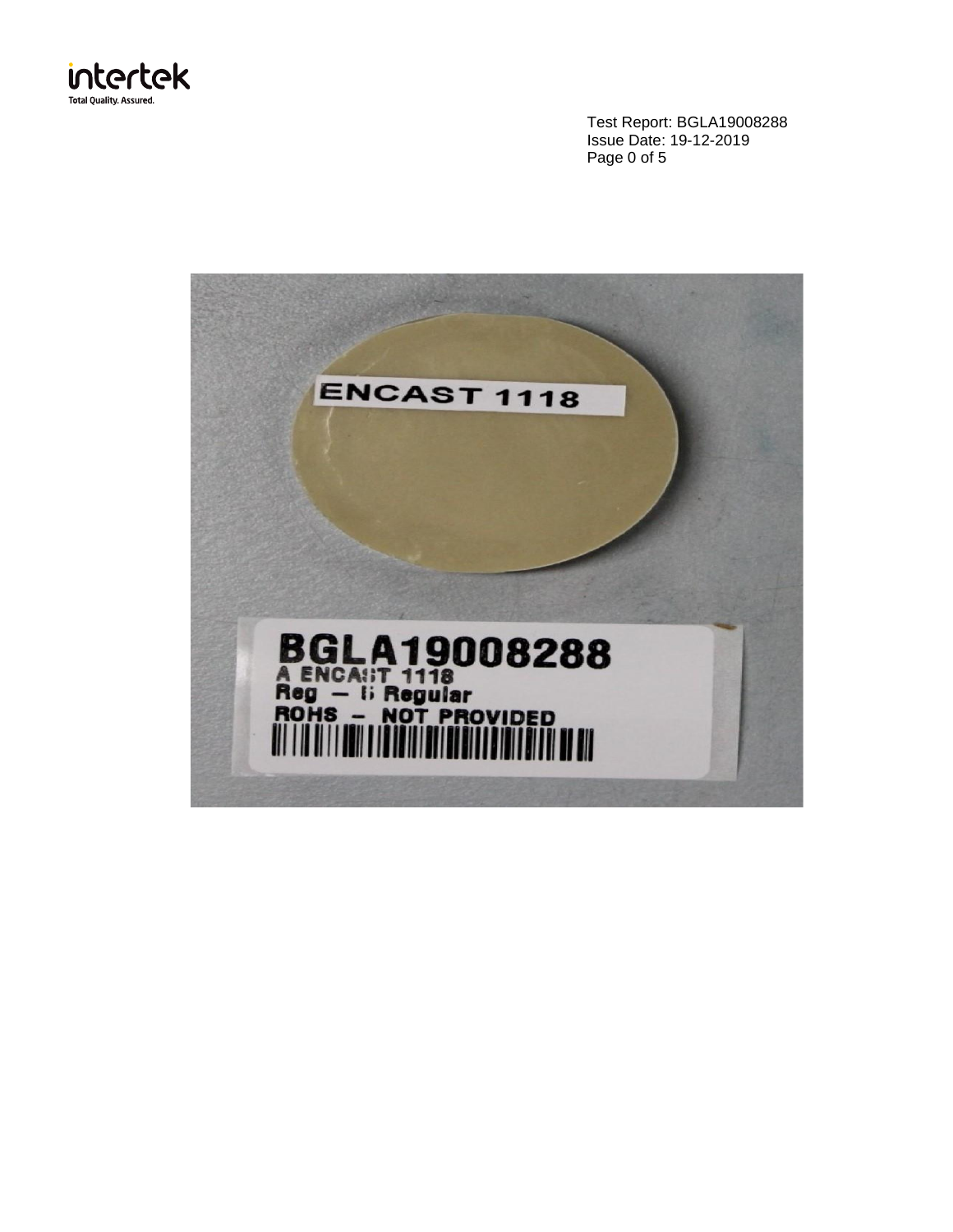

Test Report: BGLA19008288 Issue Date: 19-12-2019 Page 1 of 5

## **RAND POLYPRODUCTS PVT. LTD/PUNE**

3A/2. Old Gate No. 1649, Village Ghoawade, Pune, Maharashtra, 412108, India Attn: Mr. Rajiv Dongre, Mr Nayak U.V

# **SELF REFERENCE**

| One piece of ENCAST 1118 Sample Submitted. |
|--------------------------------------------|
| Tested Component: [A]: ENCAST 1118         |
| Not Provided                               |
| <b>A: ENCAST 1118</b>                      |
| Not Provided                               |
| Not Provided                               |
| Not Provided                               |
| India                                      |
| 14/12/2019                                 |
| Intertek India Pvt. Ltd.,                  |
|                                            |

| <b>TESTED SAMPLE</b> | STANDARD                                  | <b>RESULTS</b> |
|----------------------|-------------------------------------------|----------------|
| Г1 і                 | RoHS Annex II of 2011/65/EU and Amendment | <b>PASS</b>    |
| Ŧ                    | (EU) 2015/863 RoHS-3                      |                |

**AUTHORIZED BY FOR INTERTEK INDIA PRIVATE LIMITED [ANALYTICAL – BANGALORE]**

**AATHEESWARAN S Laboratory Manager - Analytical**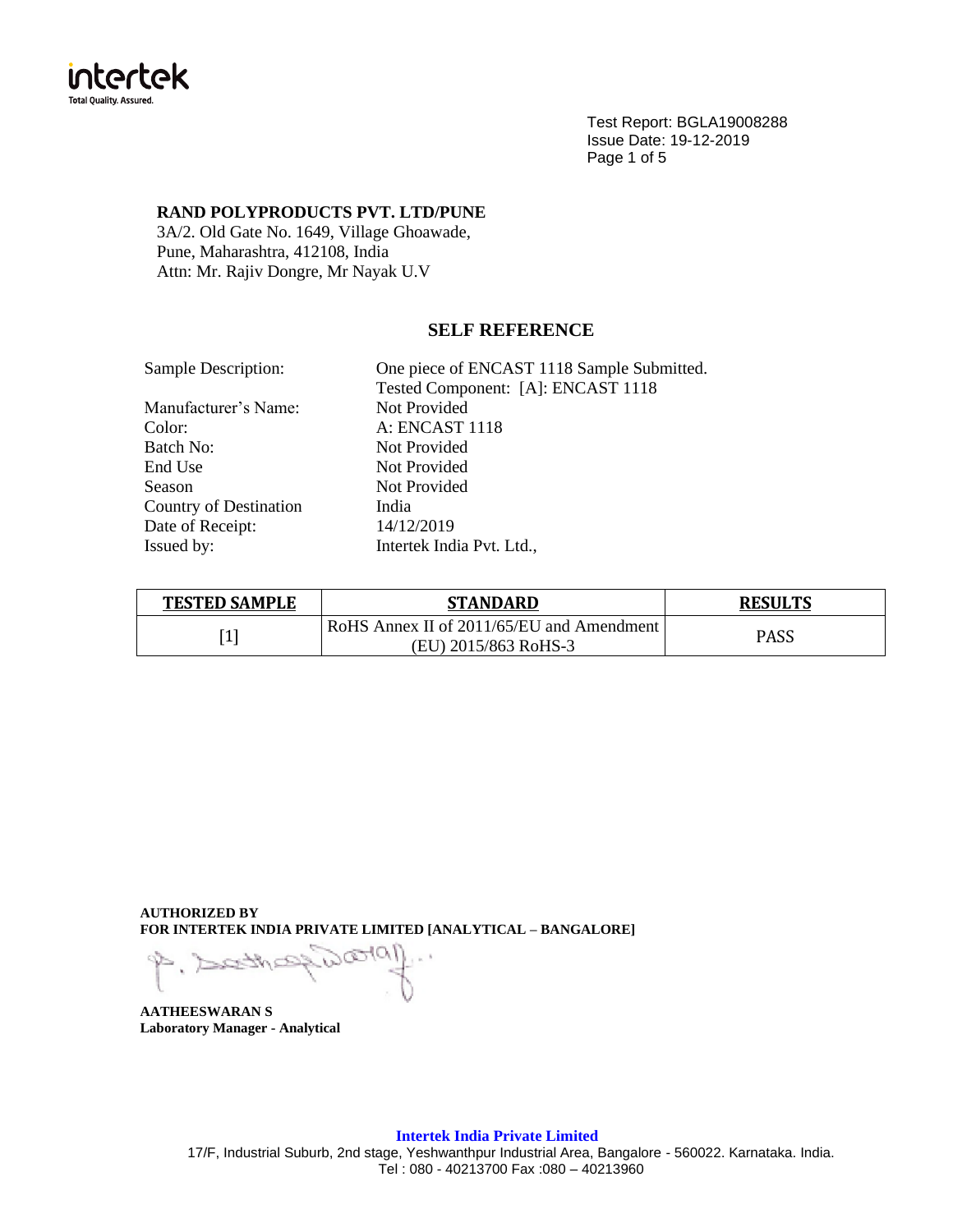

Test Report: BGLA19008288 Issue Date: 19-12-2019 Page 2 of 5

#### **Test Result Summary:**

| <b>Test Item</b>                    | Unit                        | <b>Test Method</b>                                                                                                                                                                            | Result    | <b>RL</b> |
|-------------------------------------|-----------------------------|-----------------------------------------------------------------------------------------------------------------------------------------------------------------------------------------------|-----------|-----------|
|                                     |                             |                                                                                                                                                                                               | (A)       |           |
| <b>Heavy Metal</b>                  |                             |                                                                                                                                                                                               |           |           |
| Cadmium (Cd) Content                | ppm                         | With reference to IEC 62321-5:<br>2013, by microwave or acid<br>digestion and determined by ICP-<br>OES.                                                                                      | <b>ND</b> | 2         |
| Lead (Pb) Content                   | ppm                         | With reference to IEC 62321-5:<br>2013, by microwave or acid<br>digestion and determined by ICP-<br>OES.                                                                                      | <b>ND</b> | 2         |
| Mercury (Hg) Content                | ppm                         | With reference to IEC 62321-<br>$4:2013+AMD1:2017$ , by microwave<br>or acid digestion and determined<br>by ICP-OES.                                                                          | <b>ND</b> | 2         |
| Chromium VI (Cr6+) Content          | ppm                         | With reference to IEC 62321-7-2:<br>2017, organic solvent was used to<br>dissolve or swell sample matrix,<br>followed by alkaline digestion and<br>determined by UV-Vis<br>Spectrophotometer. | <b>ND</b> |           |
| Chromium VI (Cr6+) Content $\omega$ | $\mu$ g/<br>cm <sub>2</sub> | With reference to IEC 62321-7-1:<br>2015, by boiling water extraction<br>and determined by UV-Vis<br>Spectrophotometer or visual<br>observation.                                              |           | 0.10      |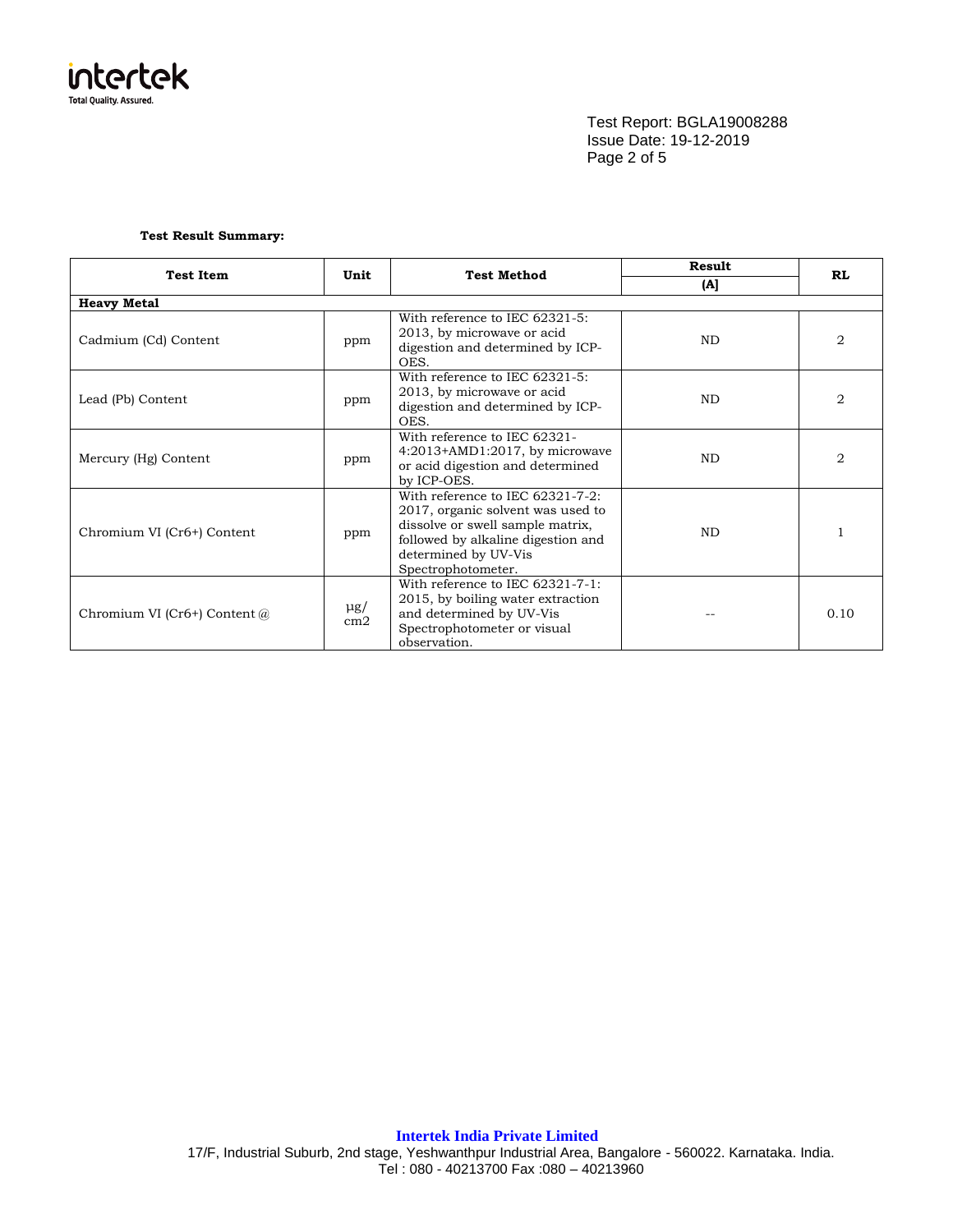

# Test Report: BGLA19008288 Issue Date: 19-12-2019 Page 3 of 5

| <b>Test Item</b>                              | Unit | <b>Test Method</b>                                                | Result    | <b>RL</b>      |  |  |
|-----------------------------------------------|------|-------------------------------------------------------------------|-----------|----------------|--|--|
|                                               |      |                                                                   | (A)       |                |  |  |
| <b>Polybrominated Biphenyls (PBBs)</b>        |      |                                                                   |           |                |  |  |
| Monobrominated Biphenyls (MonoBB)             | ppm  |                                                                   | <b>ND</b> | 5              |  |  |
| Dibrominated Biphenyls<br>(DiBB)              | ppm  |                                                                   | <b>ND</b> | 5              |  |  |
| Tribrominated Biphenyls<br>(TriBB)            | ppm  | With reference to IEC 62321-6:                                    | <b>ND</b> | 5              |  |  |
| Tetrabrominated Biphenyls (TetraBB)           | ppm  | 2015, by solvent extraction and                                   | <b>ND</b> | 5              |  |  |
| Pentabrominated Biphenyls (PentaBB)           | ppm  | determined by GC-MS and further<br>HPLC-DAD confirmation when     | <b>ND</b> | $\overline{5}$ |  |  |
| Hexabrominated Biphenyls (HexaBB)             | ppm  |                                                                   | <b>ND</b> | $\mathbf 5$    |  |  |
| Heptabrominated Biphenyls (HeptaBB)           | ppm  | necessary.                                                        | <b>ND</b> | 5              |  |  |
| Octabrominated Biphenyls (OctaBB)             | ppm  |                                                                   | <b>ND</b> | 5              |  |  |
| Nonabrominated Biphenyls (NonaBB)             | ppm  |                                                                   | ND        | $\overline{5}$ |  |  |
| Decabrominated Biphenyl (DecaBB)              | ppm  |                                                                   | <b>ND</b> | 5              |  |  |
| <b>Polybrominated Diphenyl Ethers (PBDEs)</b> |      |                                                                   |           |                |  |  |
| Monobrominated Diphenyl Ethers<br>(MonoBDE)   | ppm  |                                                                   | <b>ND</b> | 5              |  |  |
| Dibrominated Diphenyl Ethers<br>(DiBDE)       | ppm  |                                                                   | <b>ND</b> | 5              |  |  |
| Tribrominated Diphenyl Ethers<br>(TriBDE)     | ppm  |                                                                   | <b>ND</b> | 5              |  |  |
| Tetrabrominated Diphenyl Ethers<br>(TetraBDE) | ppm  |                                                                   | <b>ND</b> | 5              |  |  |
| Pentabrominated Diphenyl Ethers<br>(PentaBDE) | ppm  | With reference to IEC 62321-6:<br>2015, by solvent extraction and | <b>ND</b> | 5              |  |  |
| Hexabrominated Diphenyl Ethers<br>(HexaBDE)   | ppm  | determined by GC-MS and further<br>HPLC-DAD confirmation when     | <b>ND</b> | 5              |  |  |
| Heptabrominated Diphenyl Ethers<br>(HeptaBDE) | ppm  | necessary.                                                        | <b>ND</b> | 5              |  |  |
| Octabrominated Diphenyl Ethers<br>(OctaBDE)   | ppm  |                                                                   | <b>ND</b> | 5              |  |  |
| Nonabrominated Diphenyl Ethers<br>(NonaBDE)   | ppm  |                                                                   | <b>ND</b> | 5              |  |  |
| Decabrominated Diphenyl Ether<br>(DecaBDE)    | ppm  |                                                                   | <b>ND</b> | 5              |  |  |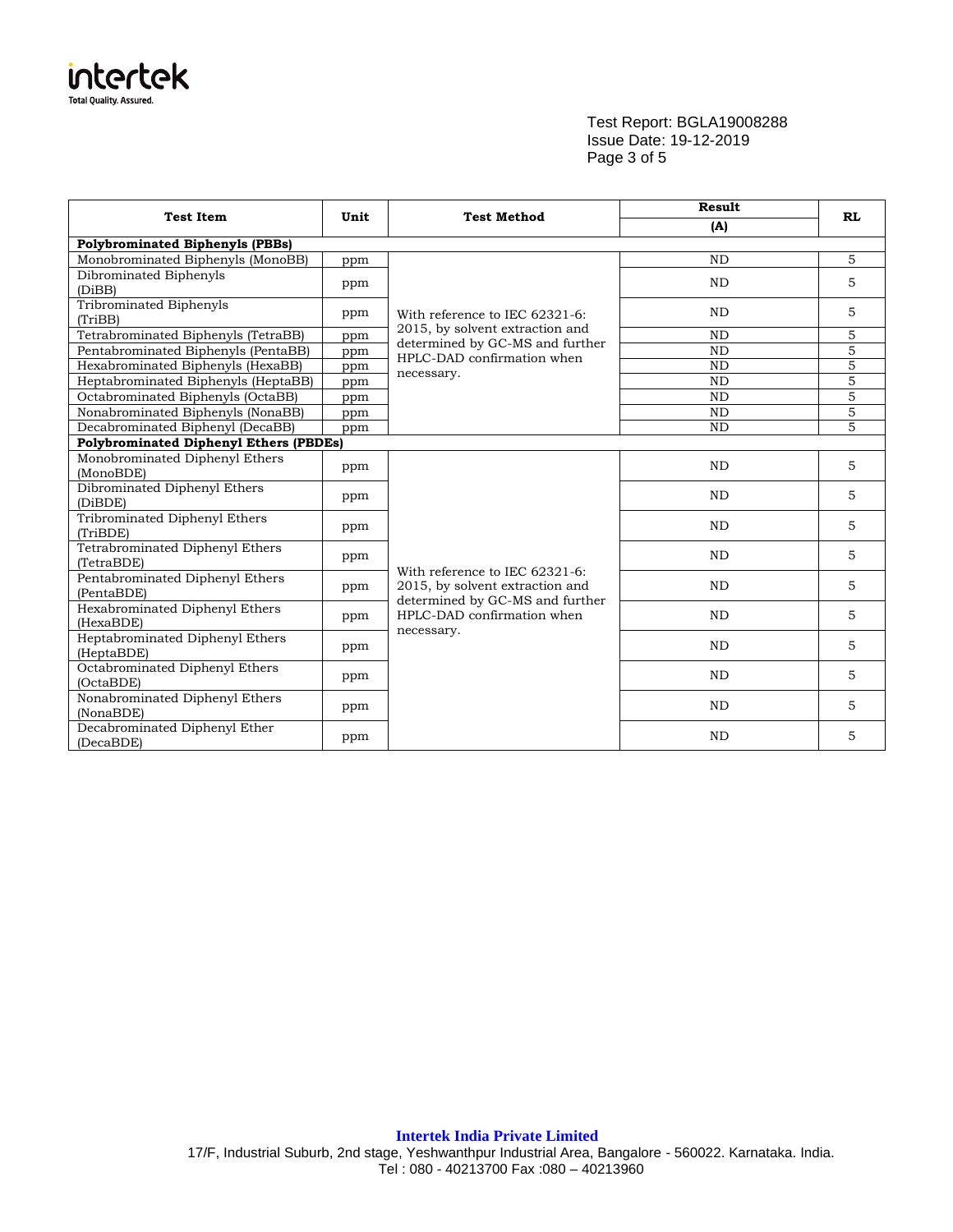

Test Report: BGLA19008288 Issue Date: 19-12-2019 Page 4 of 5

| <b>Test Item</b>                         | Unit | <b>Test Method</b>                                                | <b>Result</b> | RL |  |
|------------------------------------------|------|-------------------------------------------------------------------|---------------|----|--|
|                                          |      |                                                                   | (A)           |    |  |
| <b>Phthalates</b>                        |      |                                                                   |               |    |  |
| Di(2-ethylhexyl) Phthalate (DEHP)<br>ppm |      | With reference to IEC 62321-<br>8:2017, by solvent extraction and | ND            | 50 |  |
| Dibutyl Phthalate (DBP)<br>ppm           |      |                                                                   | ND            | 50 |  |
| Benzyl Butyl Phthalate (BBP)             | ppm  | determined by GC-MS.                                              | ND            | 50 |  |
| Diisobutyl Phthalate (DIBP)<br>ppm       |      |                                                                   | ND            | 50 |  |

| Remarks: | ppm | $=$ | Parts per million based on weight of tested sample $=$ mg/kg |
|----------|-----|-----|--------------------------------------------------------------|
|          | ND  | $=$ | Not detected                                                 |
|          | RL  | $=$ | Reporting limit, quantitation limit of analyte in sample     |
|          |     | '=  | Failed component                                             |

### @ The explanation of Chromium VI (Cr6+) analysis results

| Colorimetric result                                        | Oualitative<br>Result | Explanation                                                                                                                                                                                                      |
|------------------------------------------------------------|-----------------------|------------------------------------------------------------------------------------------------------------------------------------------------------------------------------------------------------------------|
| $< 0.10 \mu g/cm2$                                         | Negative              | The result of sample is negative for Cr(VI). The sample coating is considered a non-Cr(VI) based<br>coating.                                                                                                     |
| $\geq 0.10 \,\mathrm{µg/cm2}$<br>and $\leq 0.13 \mu$ g/cm2 | Inconclusive          | The result of sample is considered to be inconclusive. If addition samples are available,<br>recommend to add trials and get the average result for the final determination.                                     |
| $> 0.13 \mu g/cm2$                                         | Positive              | The result of sample is positive for Cr(VI). The sample coating is considered to contain Cr(VI).<br>A result expresses as Positive, while not an actual value, which indicates a visual observation<br>was used. |